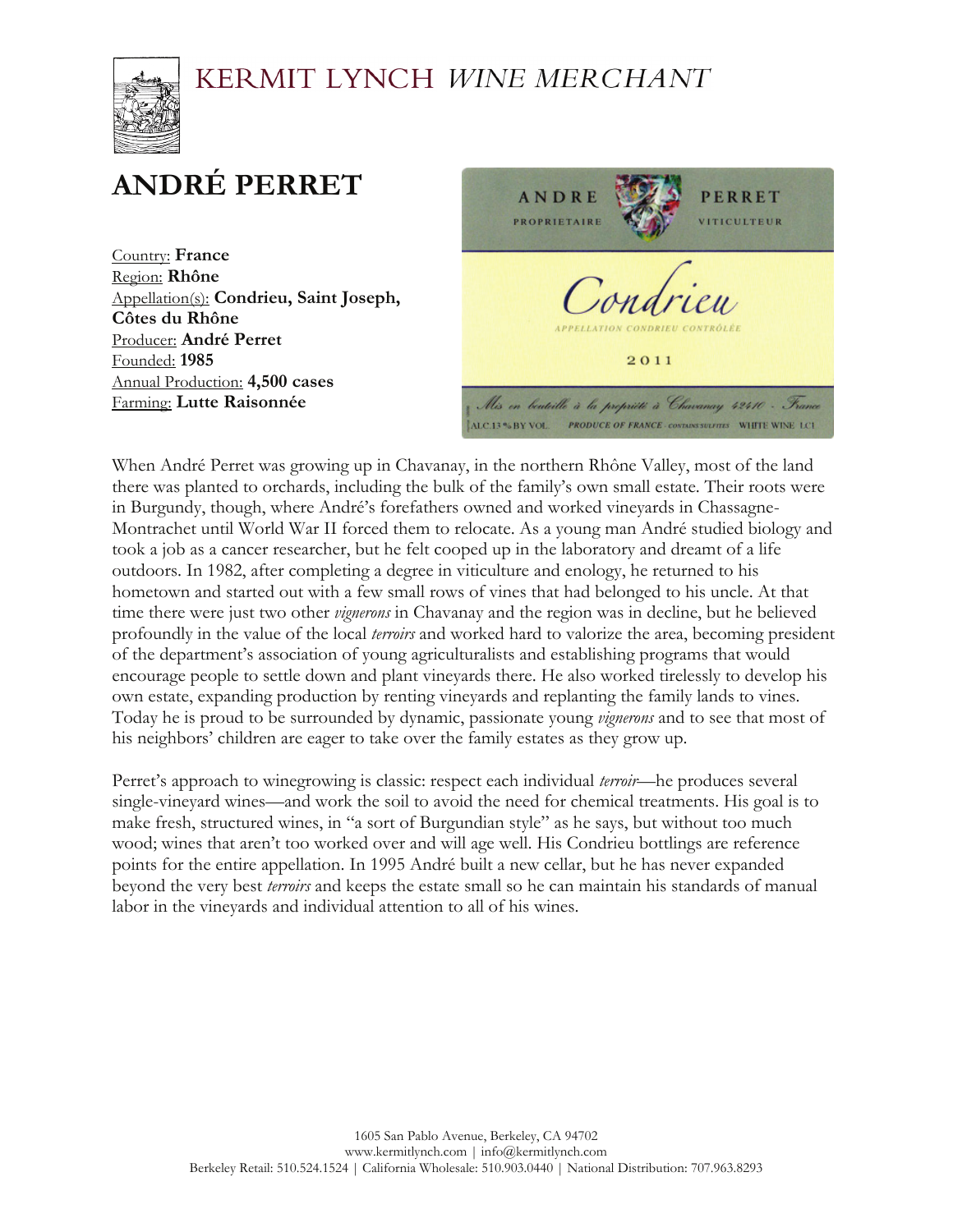

## ANDRÉ PERRET **(continued)**

| Wine                                  | <b>Blend</b>                  | <b>Vine Age</b> | Soil Type             | <b>Vineyard</b><br><b>Area</b> |
|---------------------------------------|-------------------------------|-----------------|-----------------------|--------------------------------|
| Condrieu                              | Viognier                      | 15 yrs avg      | Granite               | $1.5$ ha                       |
| Condrieu "Chéry"                      | Viognier                      | $50$ yrs avg    | Granite, Mica, Schist | 2.8 ha                         |
| Condrieu "Clos Chanson"               | Viognier                      | 40 yrs avg      | Granite, Clay         | $0.5$ ha                       |
| Saint Joseph Blanc                    | 50% Marsanne<br>50% Roussanne | 30 yrs avg      | Granite               | 1 ha                           |
| Côtes du Rhône Rouge                  | Syrah                         | 30 yrs avg      | Granite               | $0.3$ ha                       |
| Saint Joseph Rouge                    | Syrah                         | $20$ yrs avg    | Granite, Sand         | 3.5 ha                         |
| Saint Joseph Rouge<br>"Les Grisières" | Syrah                         | 40 yrs avg      | Granite, Sand         | 1 ha                           |

\* "ha"=hectares; one hectare equals roughly two and a half acres

### **VITICULTURE / VINIFICATION**

- Vineyards face south-southeast
- All vineyard work is done manually
- Green harvesting in July or August
- Leaves thinned out

### **Condrieu:**

- Yield of 40 hL/ha
- Half fermented in stainless steel, half in *barrique* (25% new)
- Aged for one year on fine lees before bottling

### **Condrieu "Chéry":**

- Single-vineyard bottling, from the Coteau de Chéry, which is one of the appellation's most prized vineyards
- Yield of 35 hL/ha
- One third fermented in stainless steel, two thirds in *barrique* (25% new)
- Aged for one year on fine lees in *barrique*, then another three months in stainless steel before bottling

### **Condrieu "Clos Chanson":**

- Single-vineyard bottling from a walled and terraced vineyard
- Yield of 35 hL/ha
- Fermented in *barrique* (25% new)
- Aged for one year in *barrique* (25% new)